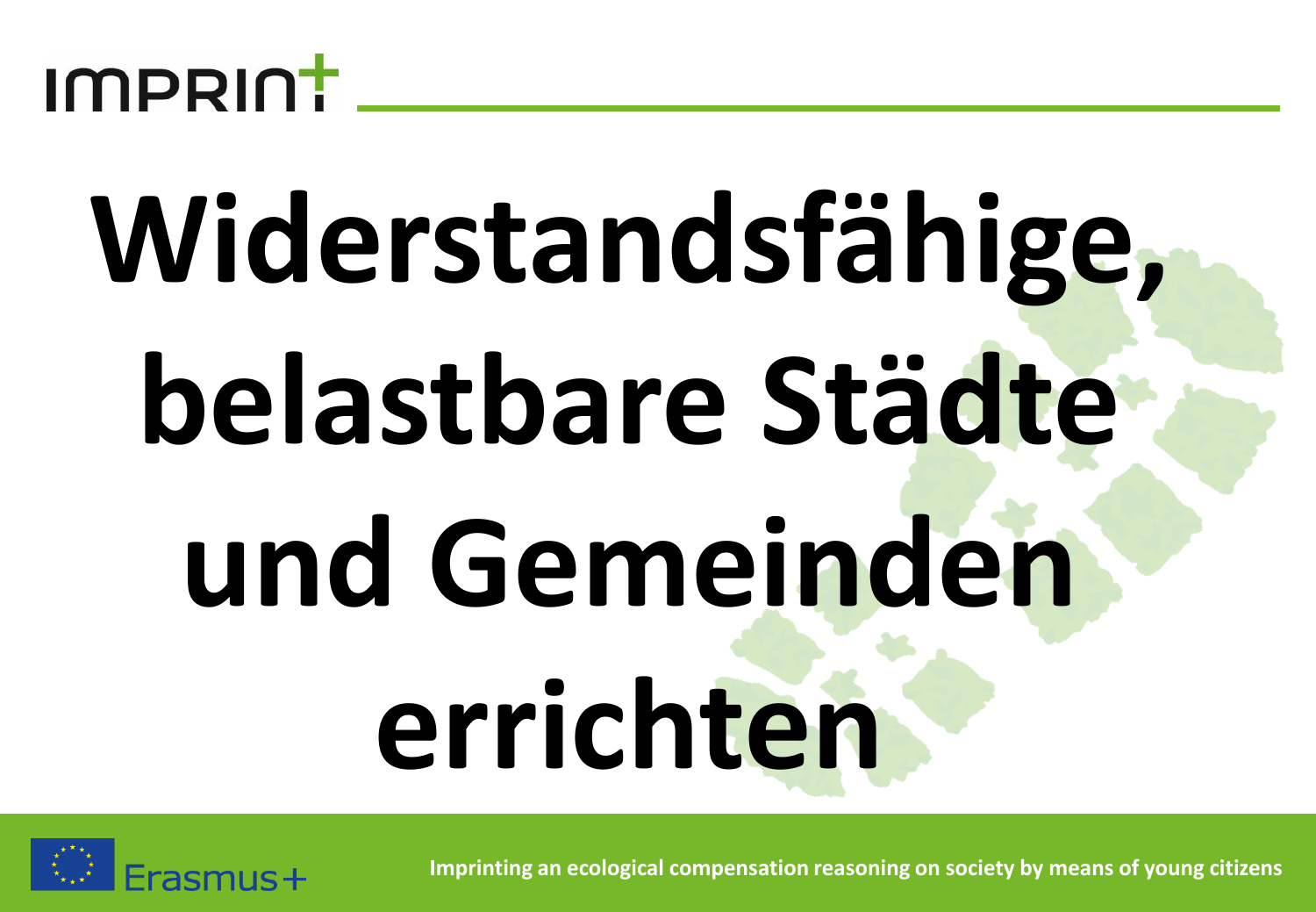

## **Mehr Bäume pflanzen für bessere Luftqualität und CO<sup>2</sup> Abtrennung**

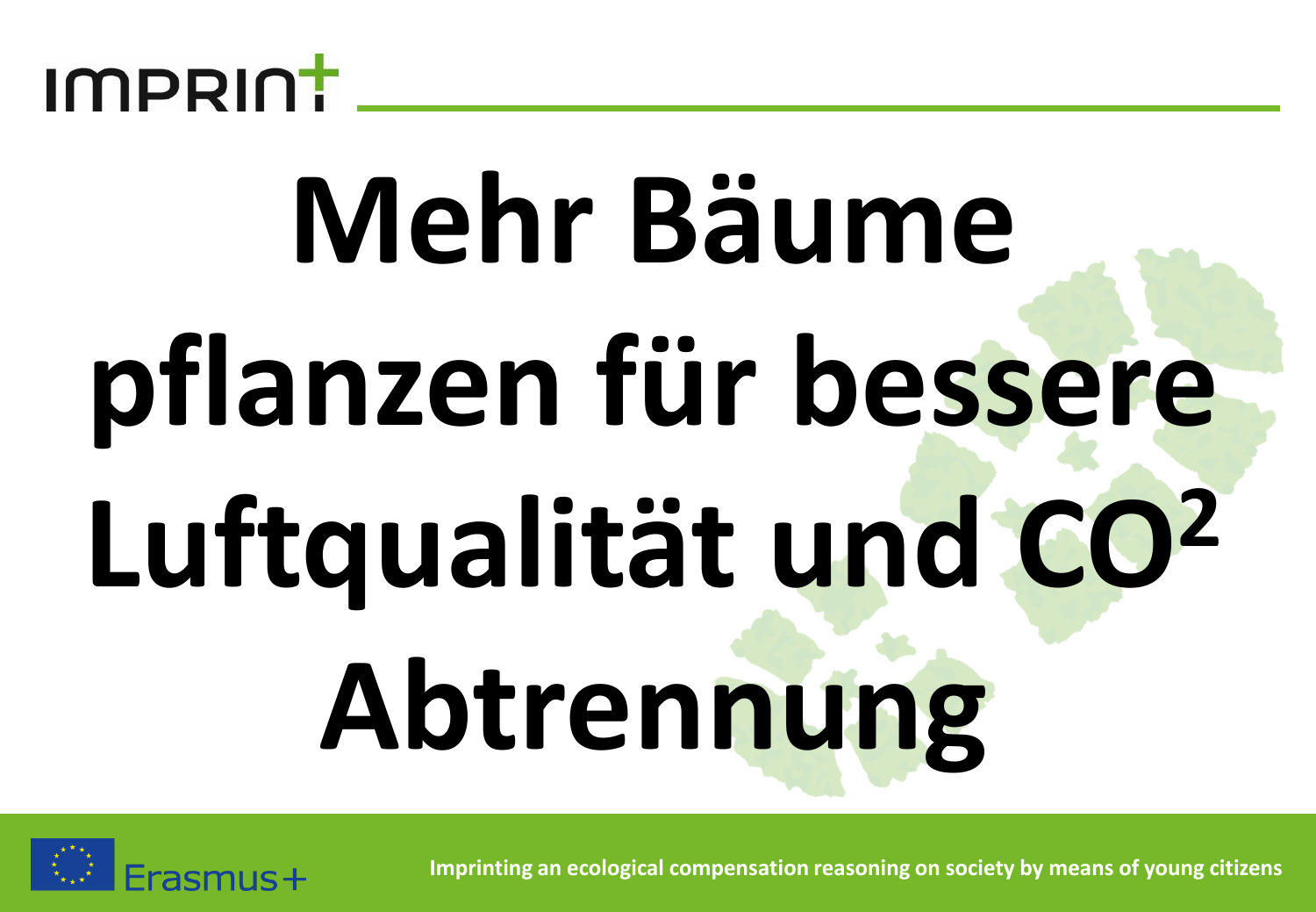

## **Weniger Abfälle auf Mülldeponien**

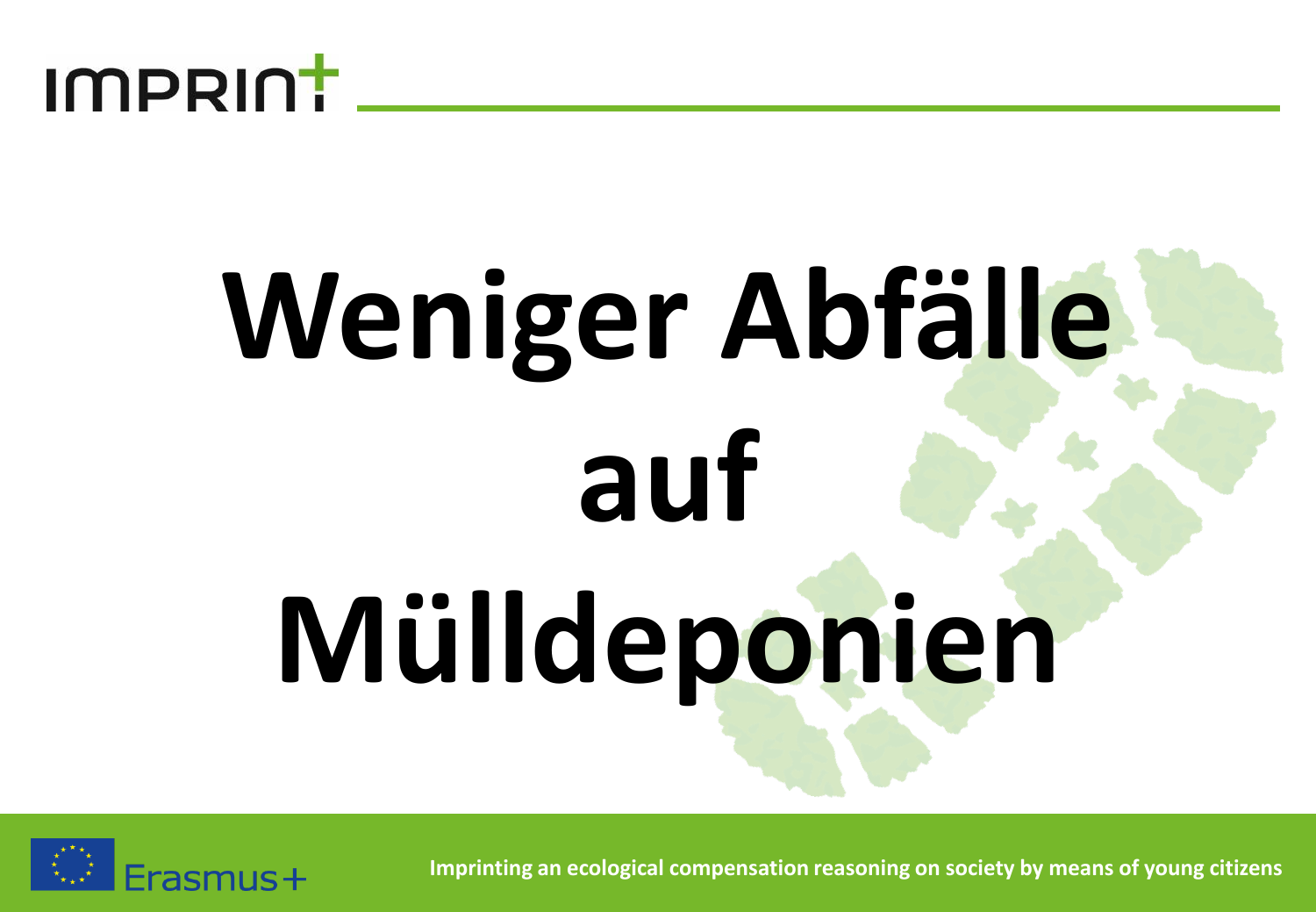

### **Produkte ohne Abfall designen**

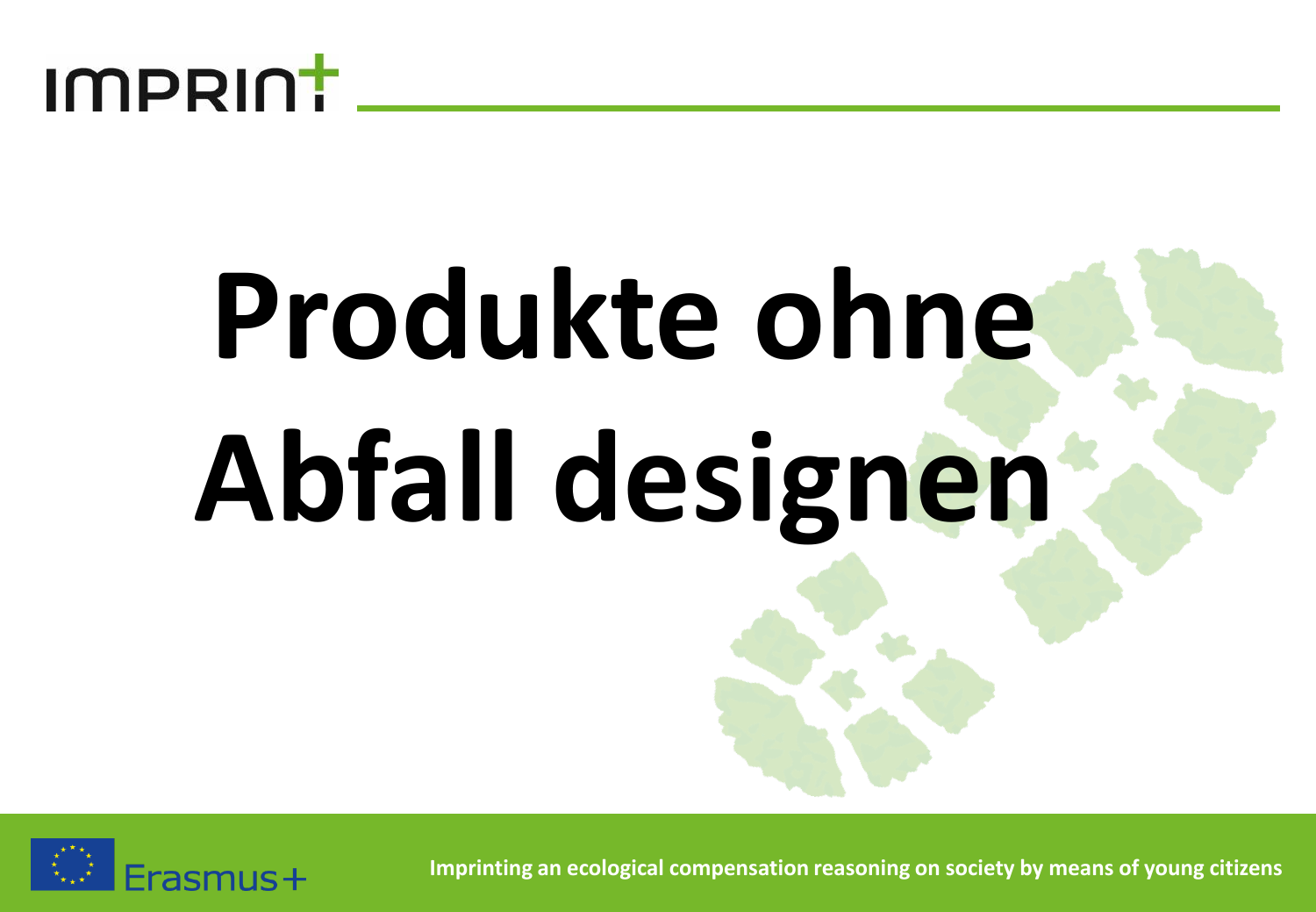

### **Schaffung eines besseren, effizienteren, faireren Gesundheitssystem mit weniger Abfallproduktion**

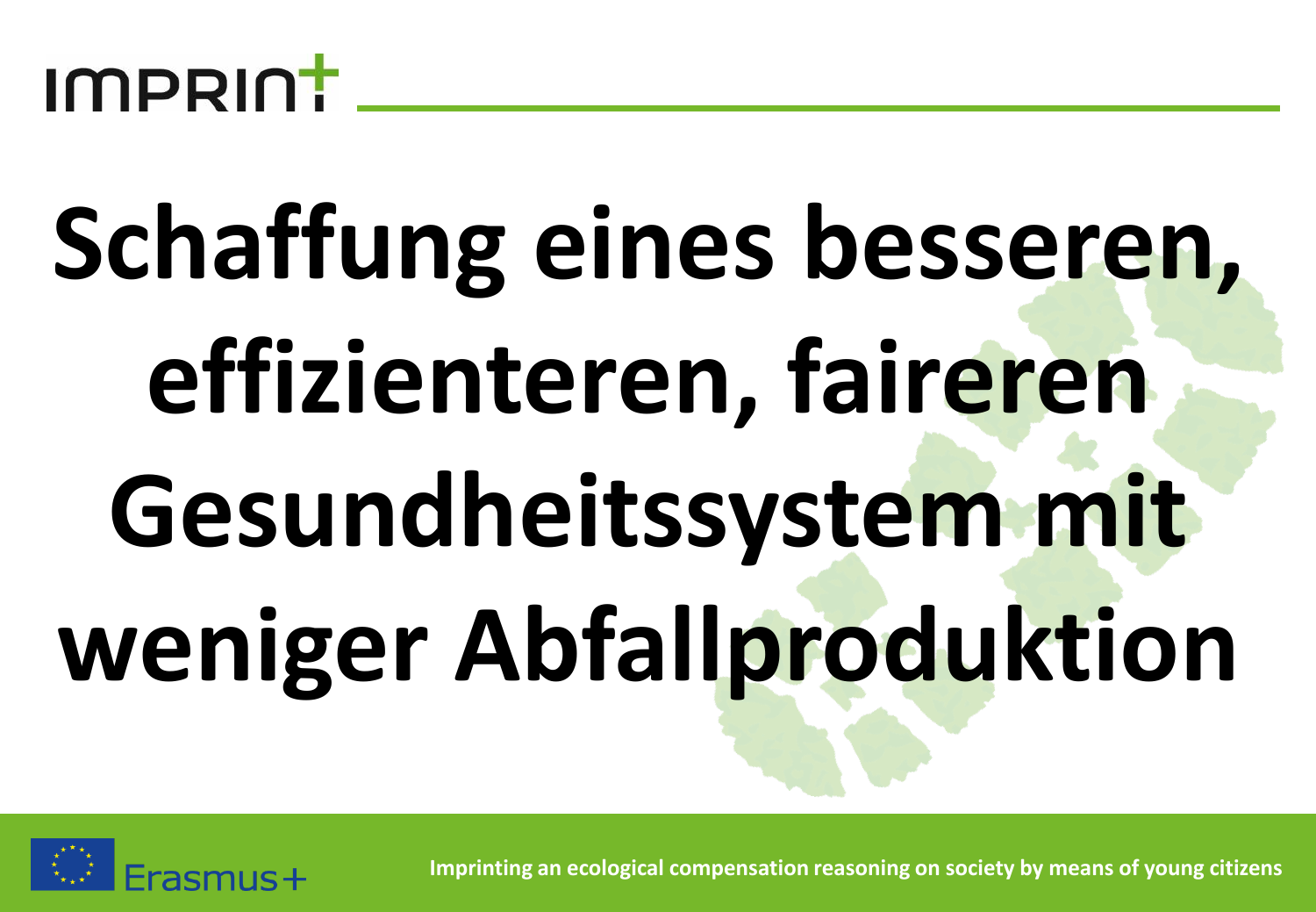

# **Schaffung einer sauberen Wasserversorgung**

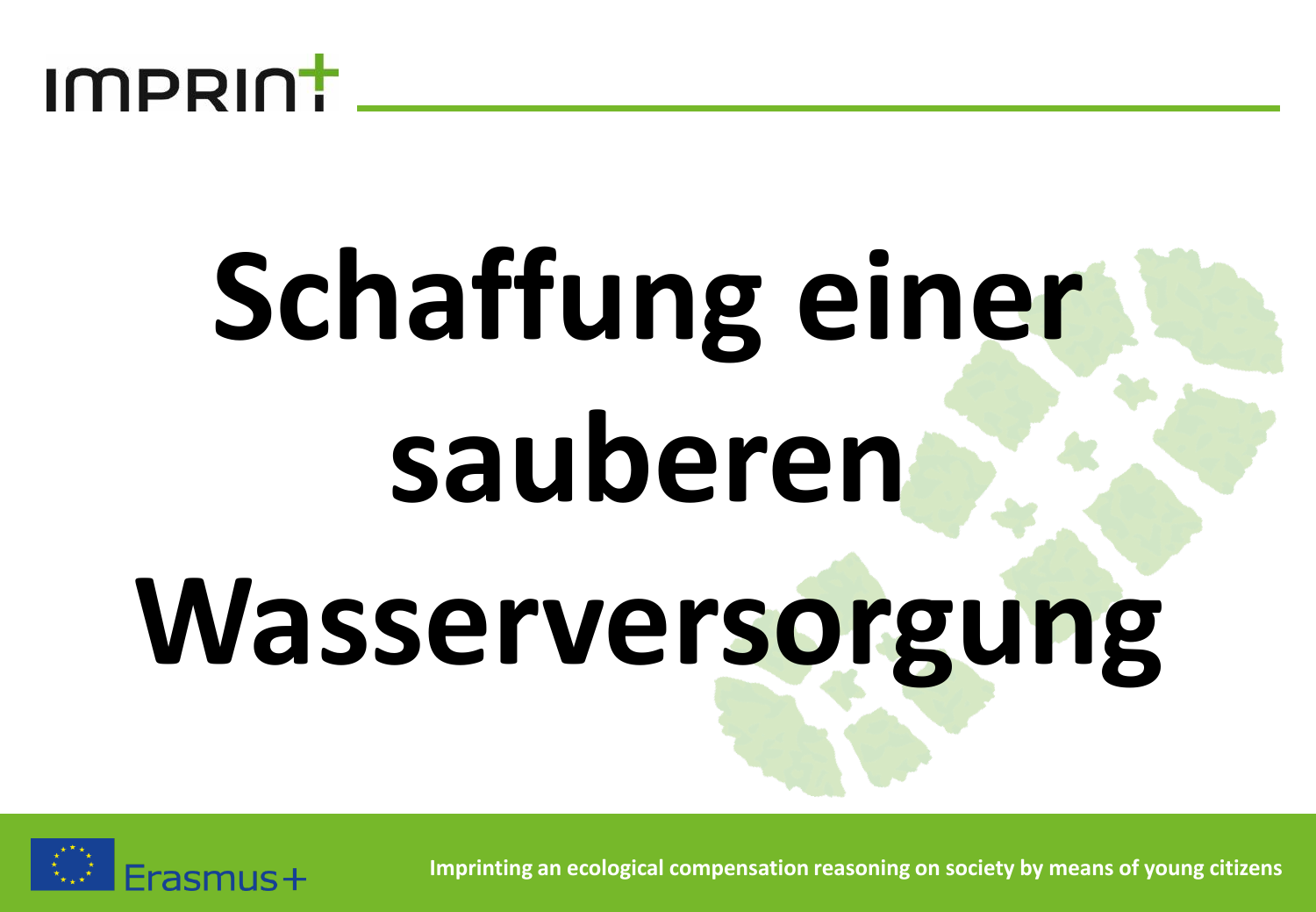

### **Design von Überflutungssicheren Häusern und Gemeinden**

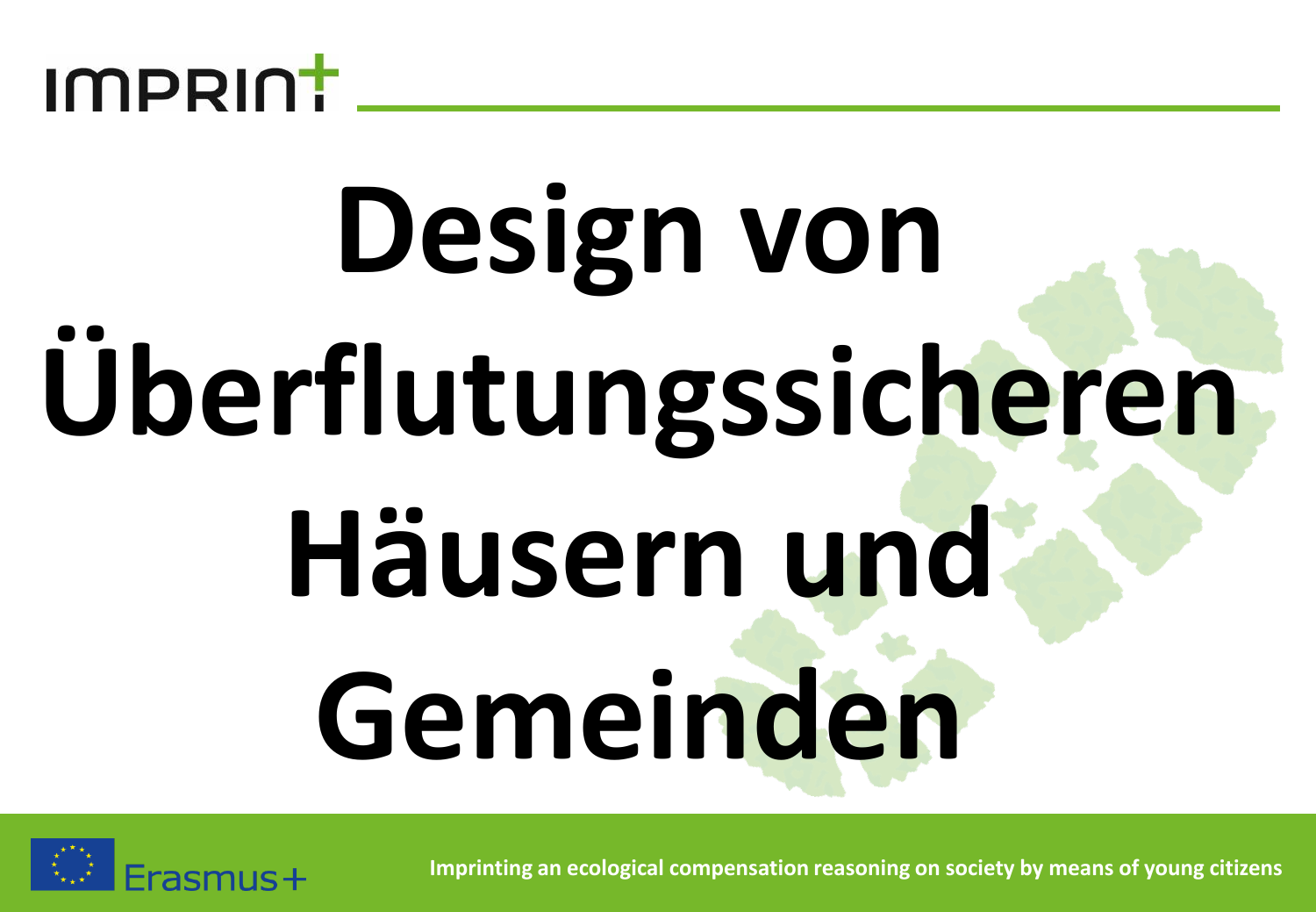

# **Null-Abfall-Wirtschaft entwickeln**

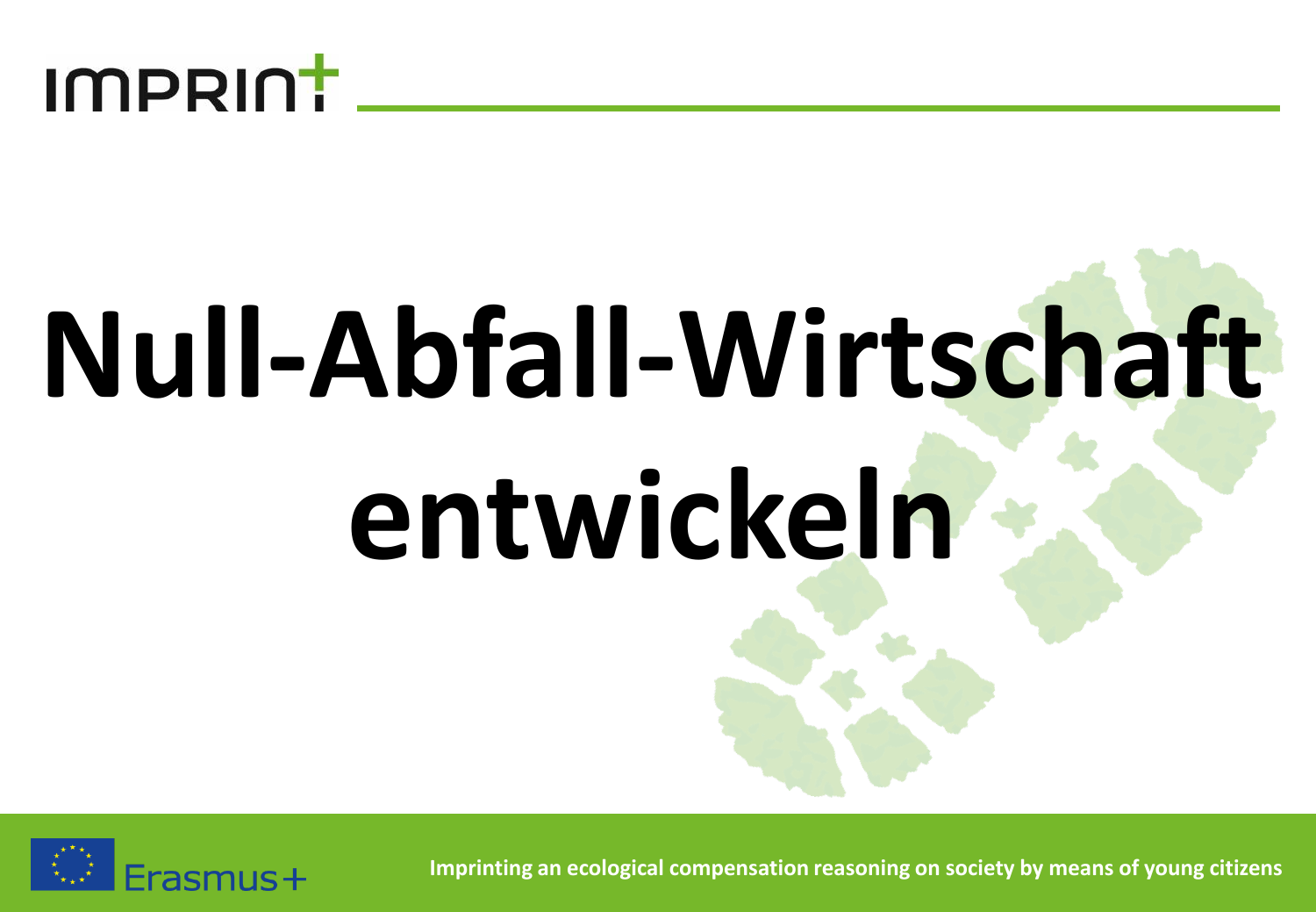

#### **Entwerfen eines Bildungssystems, das die Menschen auf eine unsichere Zukunft vorbereitet**

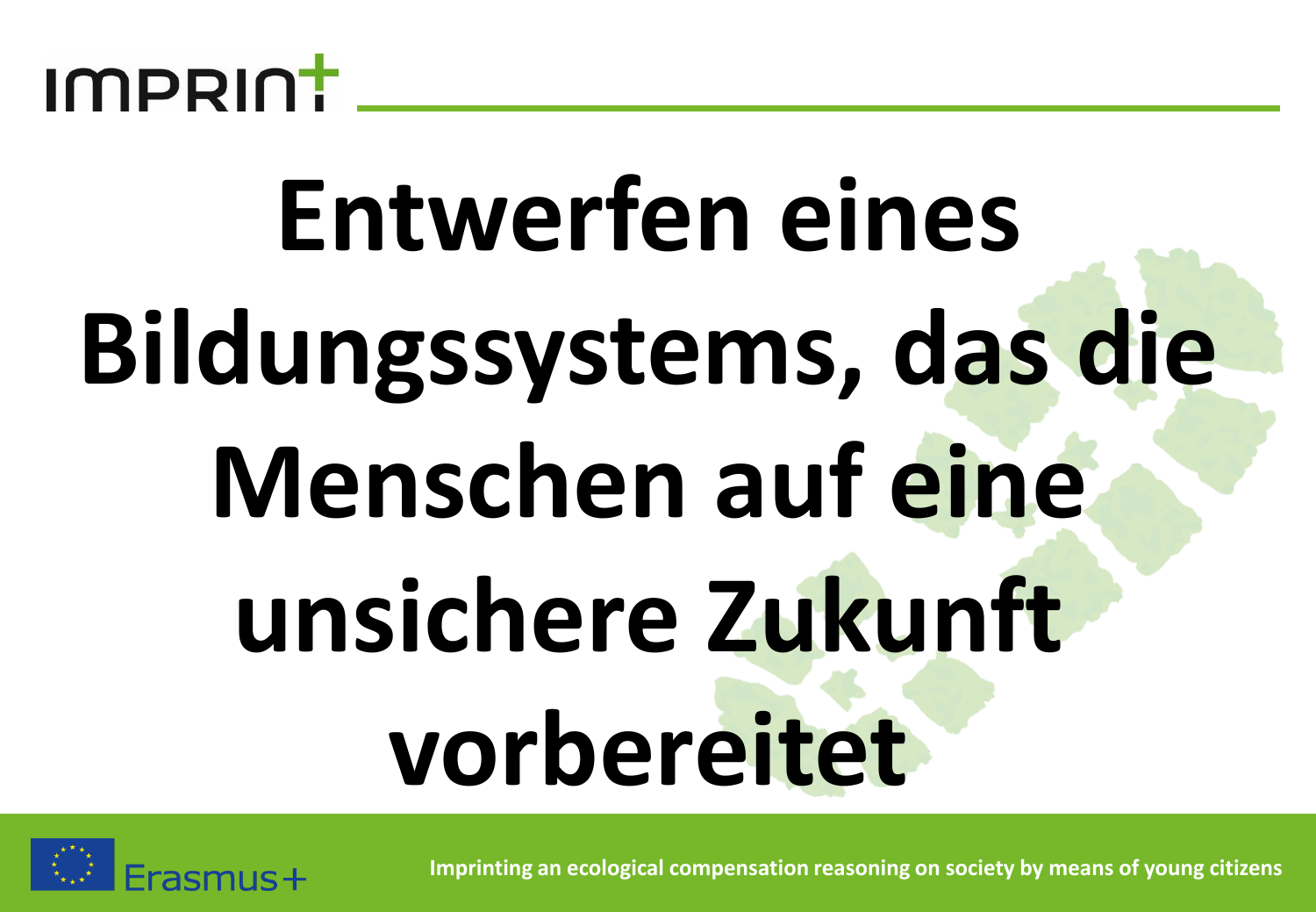

## **Schaffung von lokalen Nahrungsund Warensystemen**

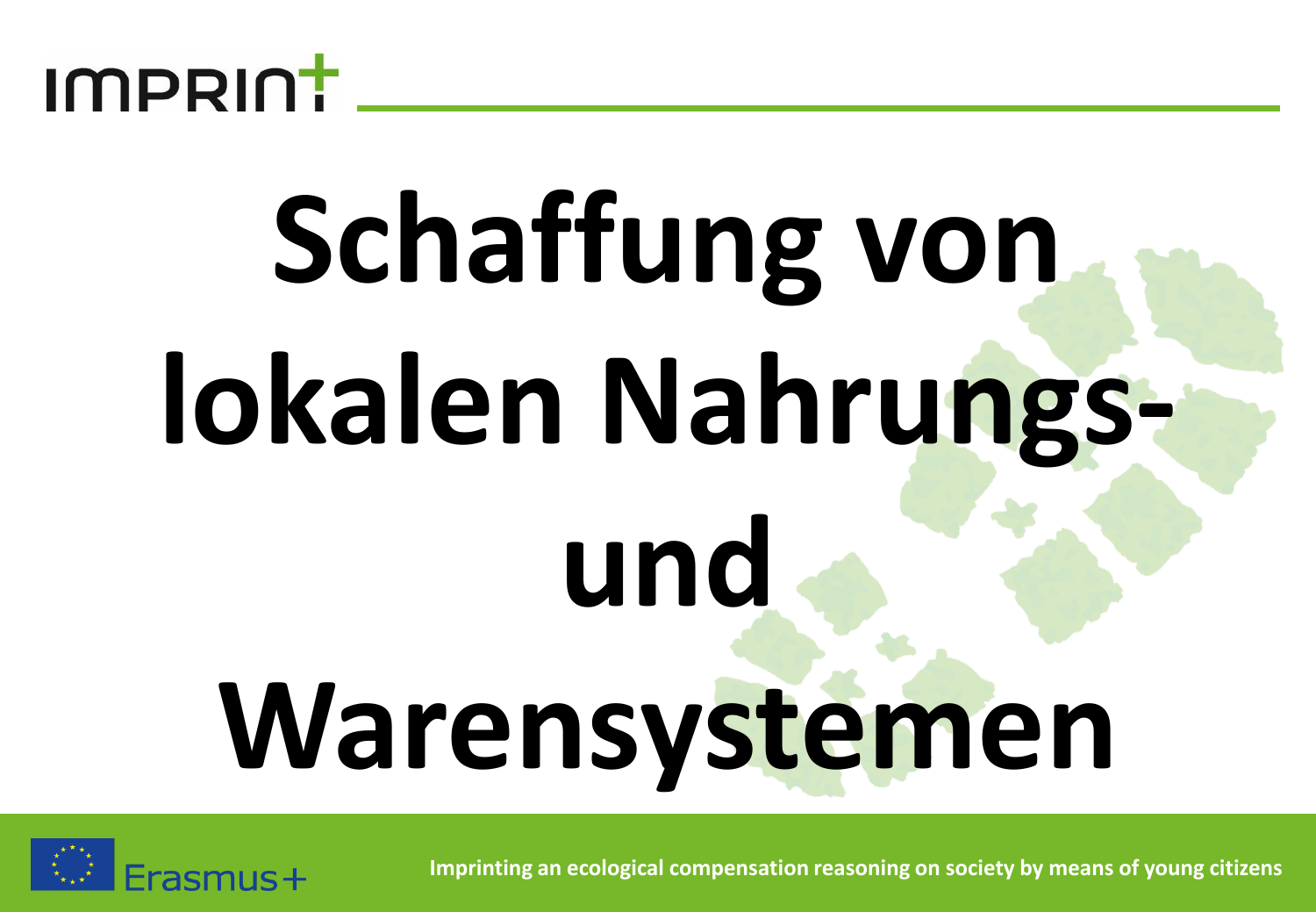

## **Keine Lebensmittelabfälle auf Mülldeponien**

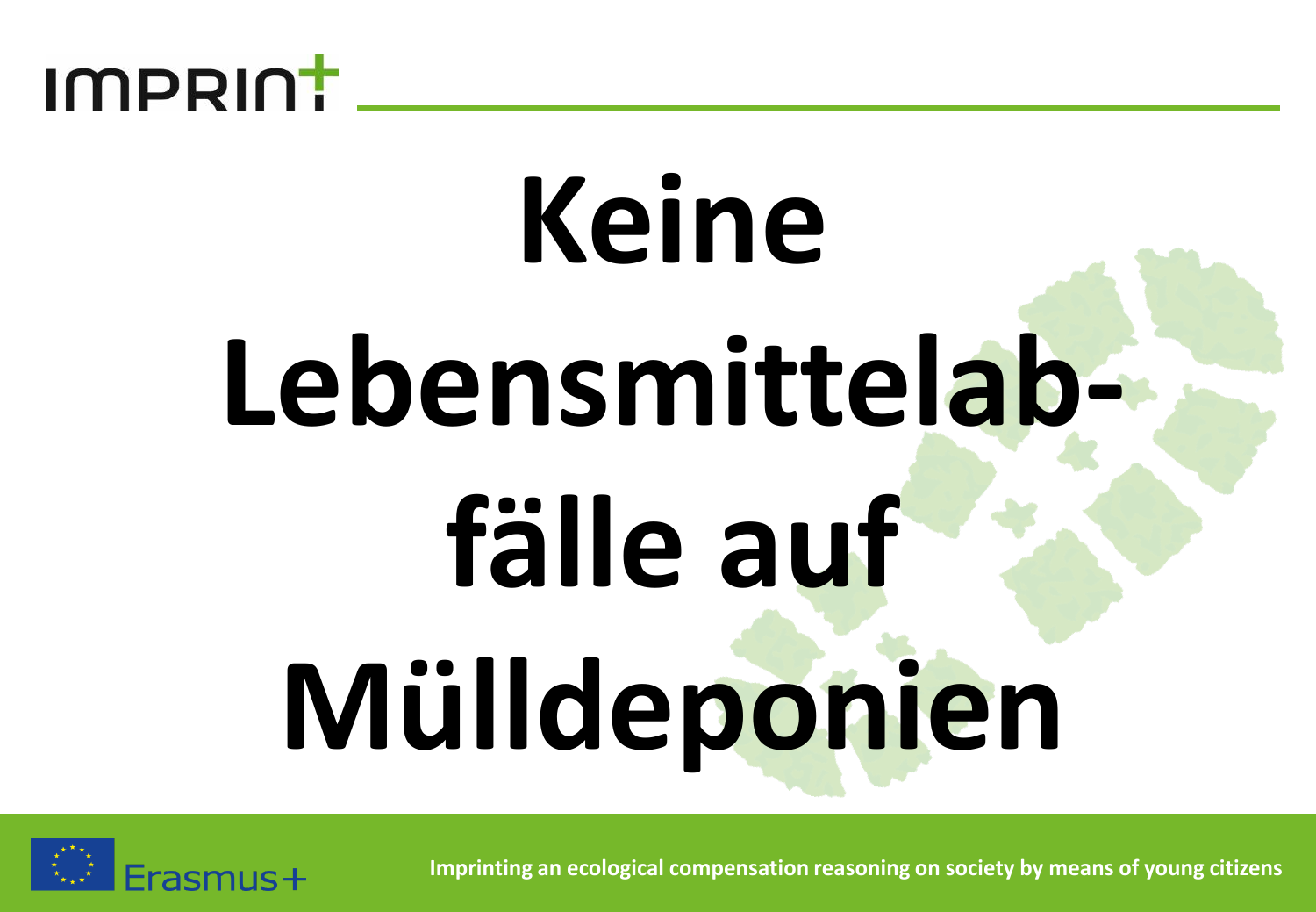

### **Sicherstellen, dass unsere Fischfangpolitik nicht das Meeres-Ökosystem zerstört**

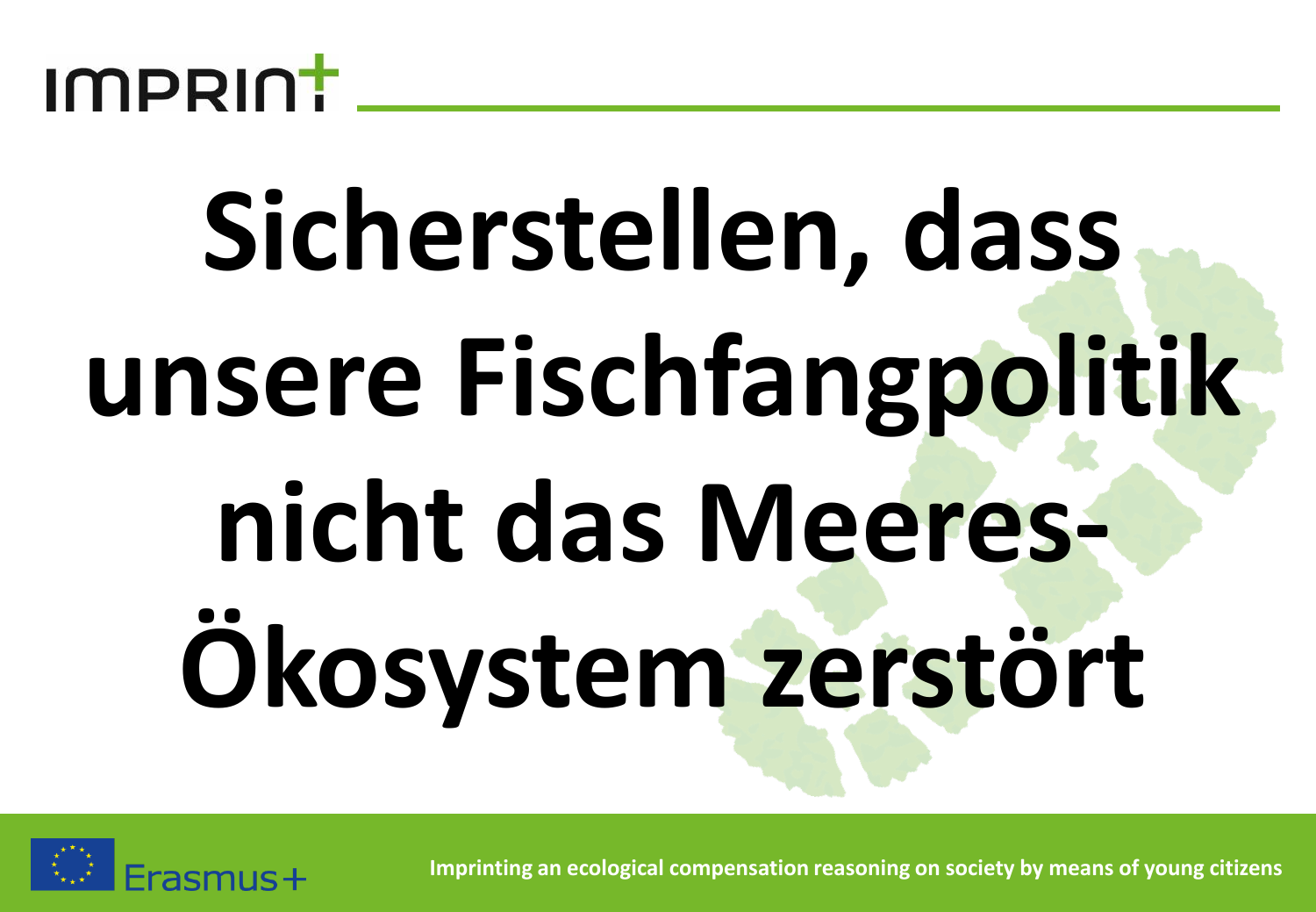

### **Investition in natürliches Kaptial und Ökosystemleistungen**

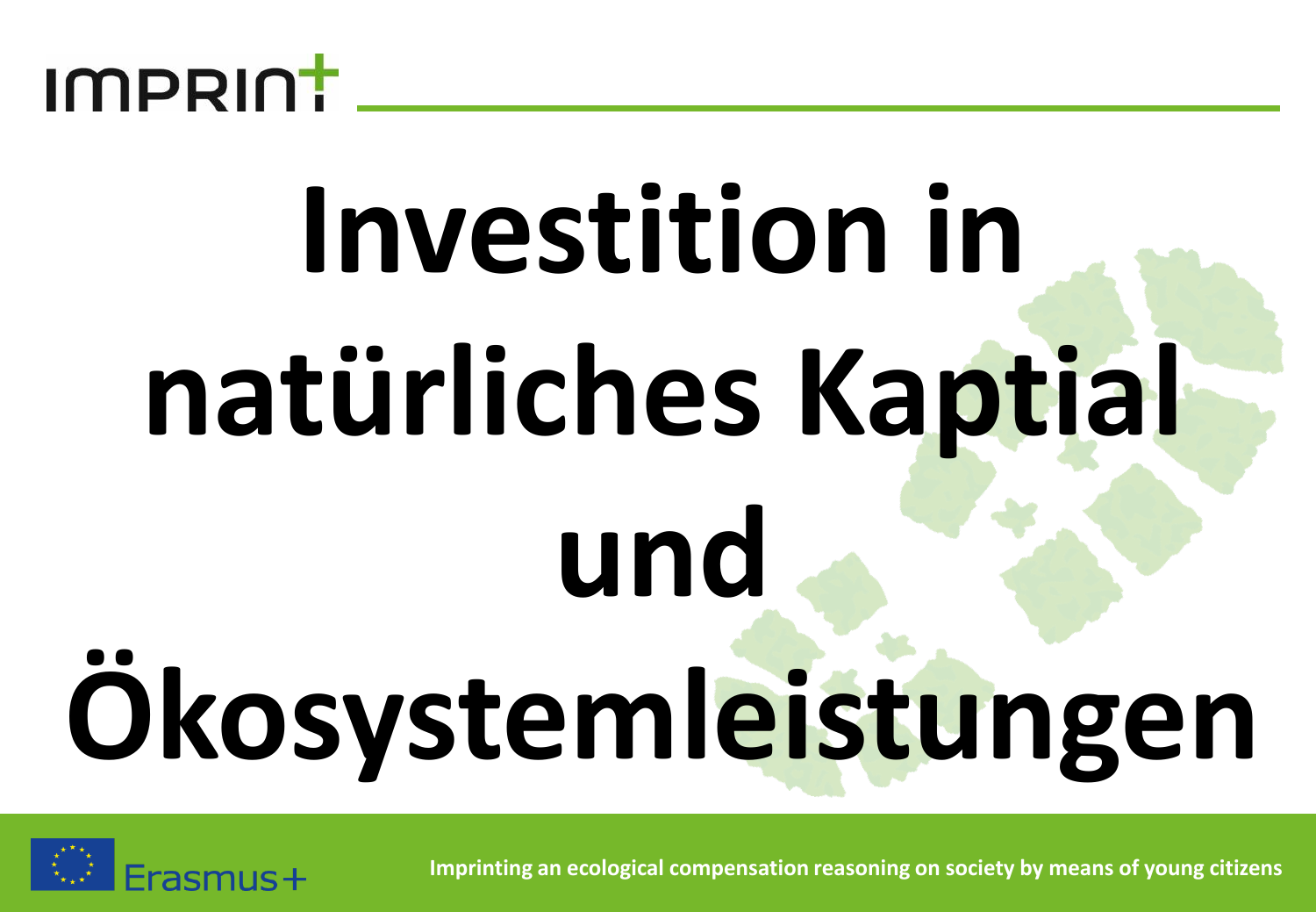

# **Aussterben einheimischer Arten verhindern**

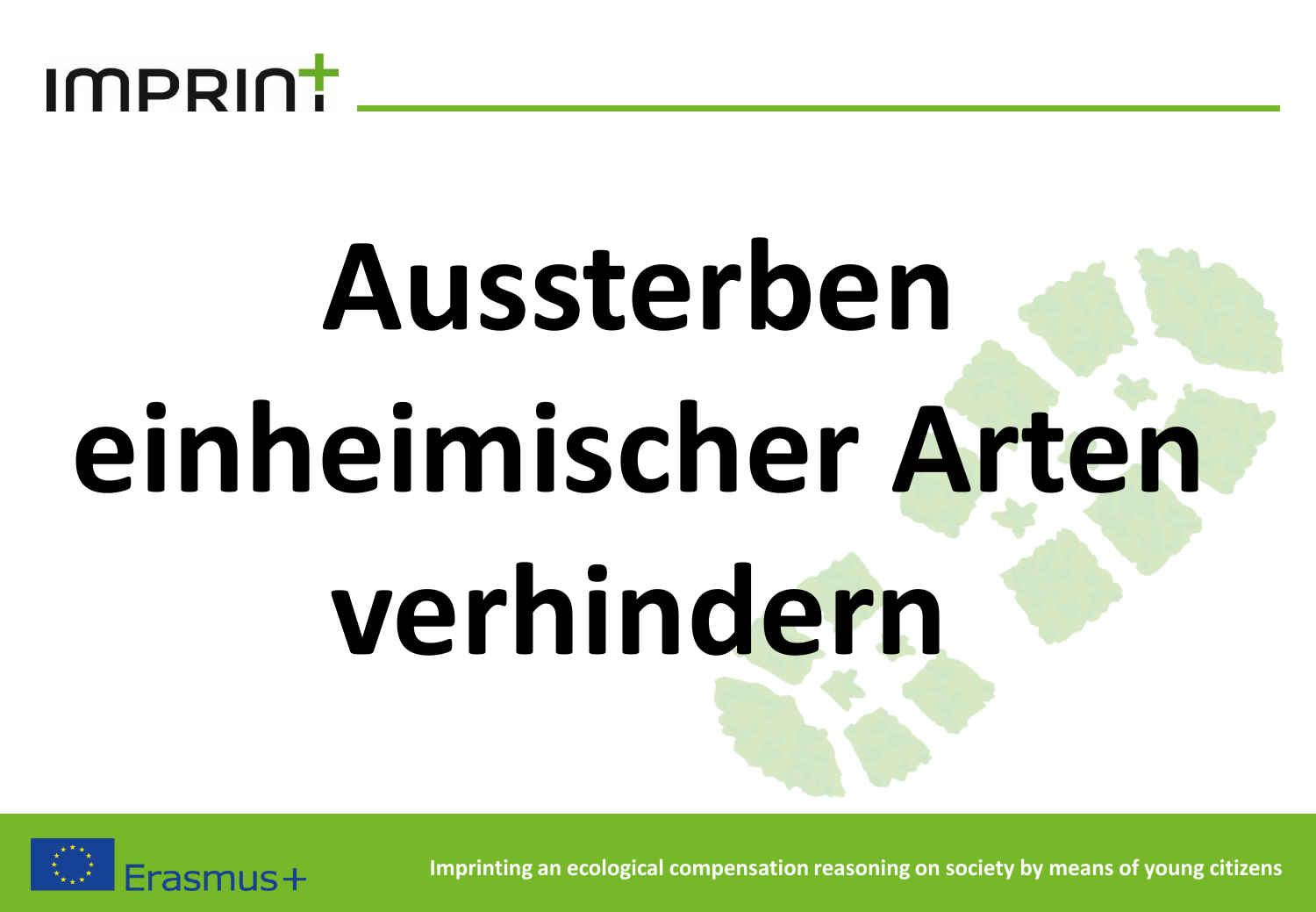

## **Produktionsprozesse ohne Verschmutzung schaffen**

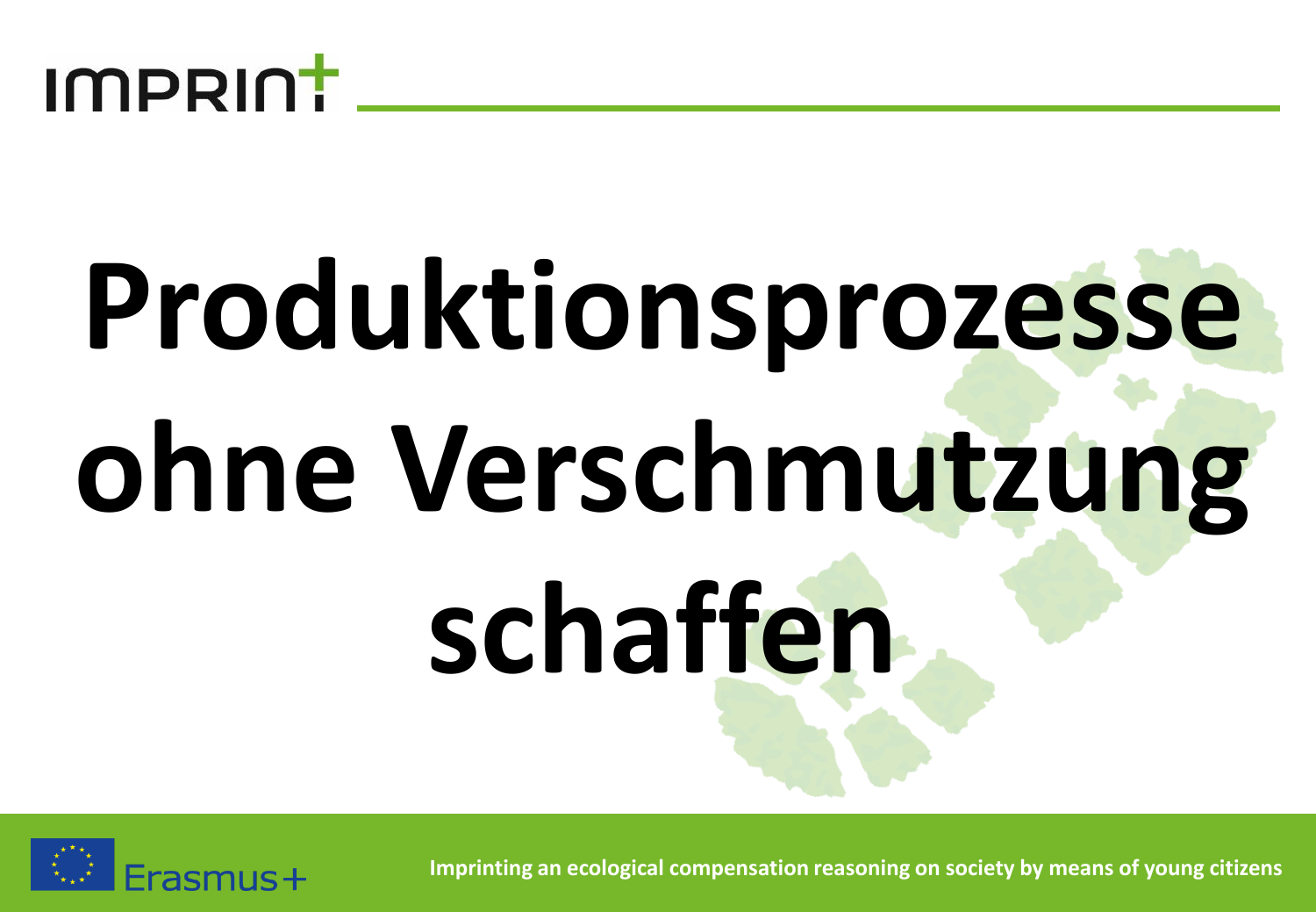

### **Schutz unserer Bestäuber**

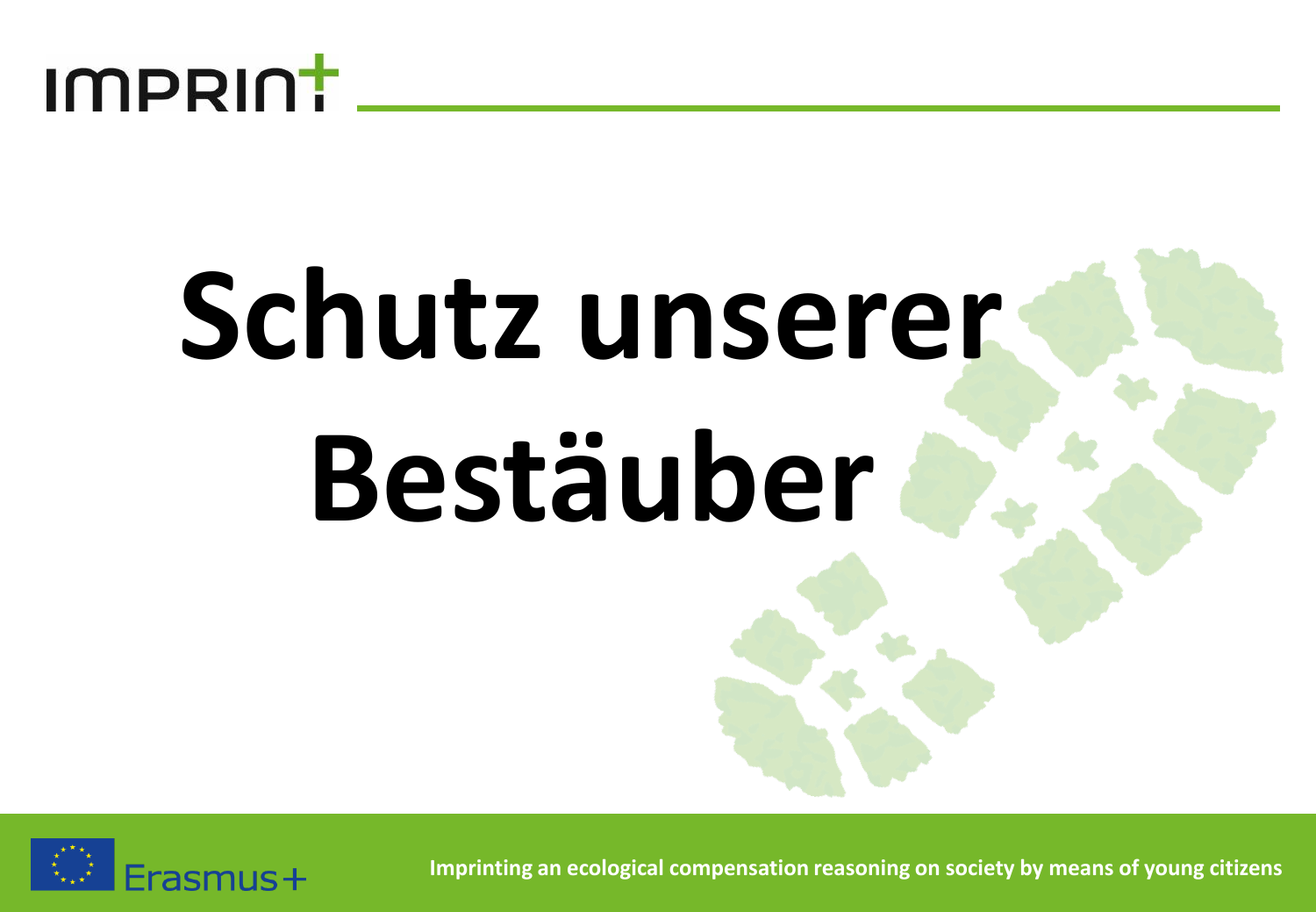

### **Plastik aus dem Meer entfernen**

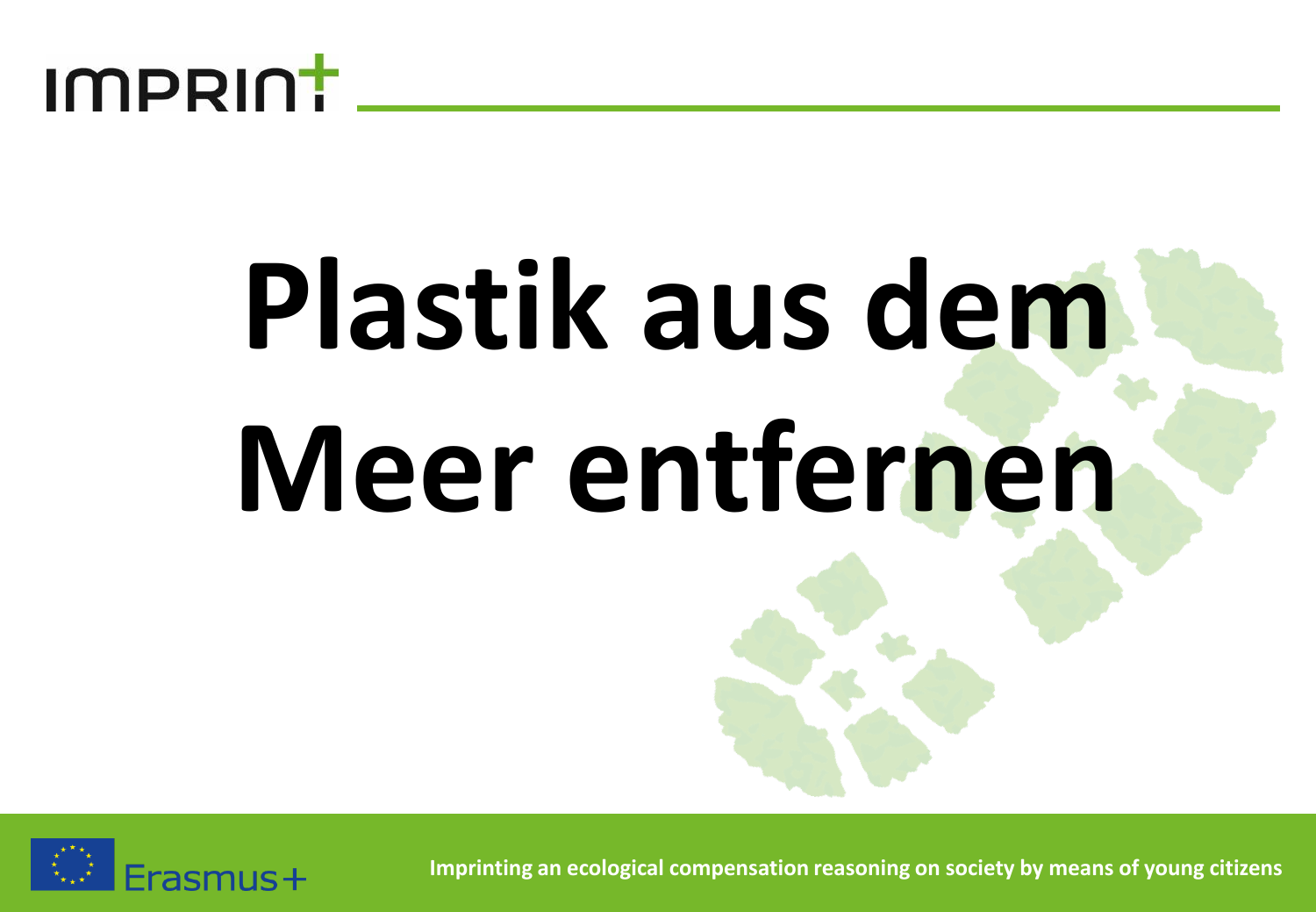

### **Effizientes CO<sup>2</sup> -freies öffentliches Transportsystem schaffen**

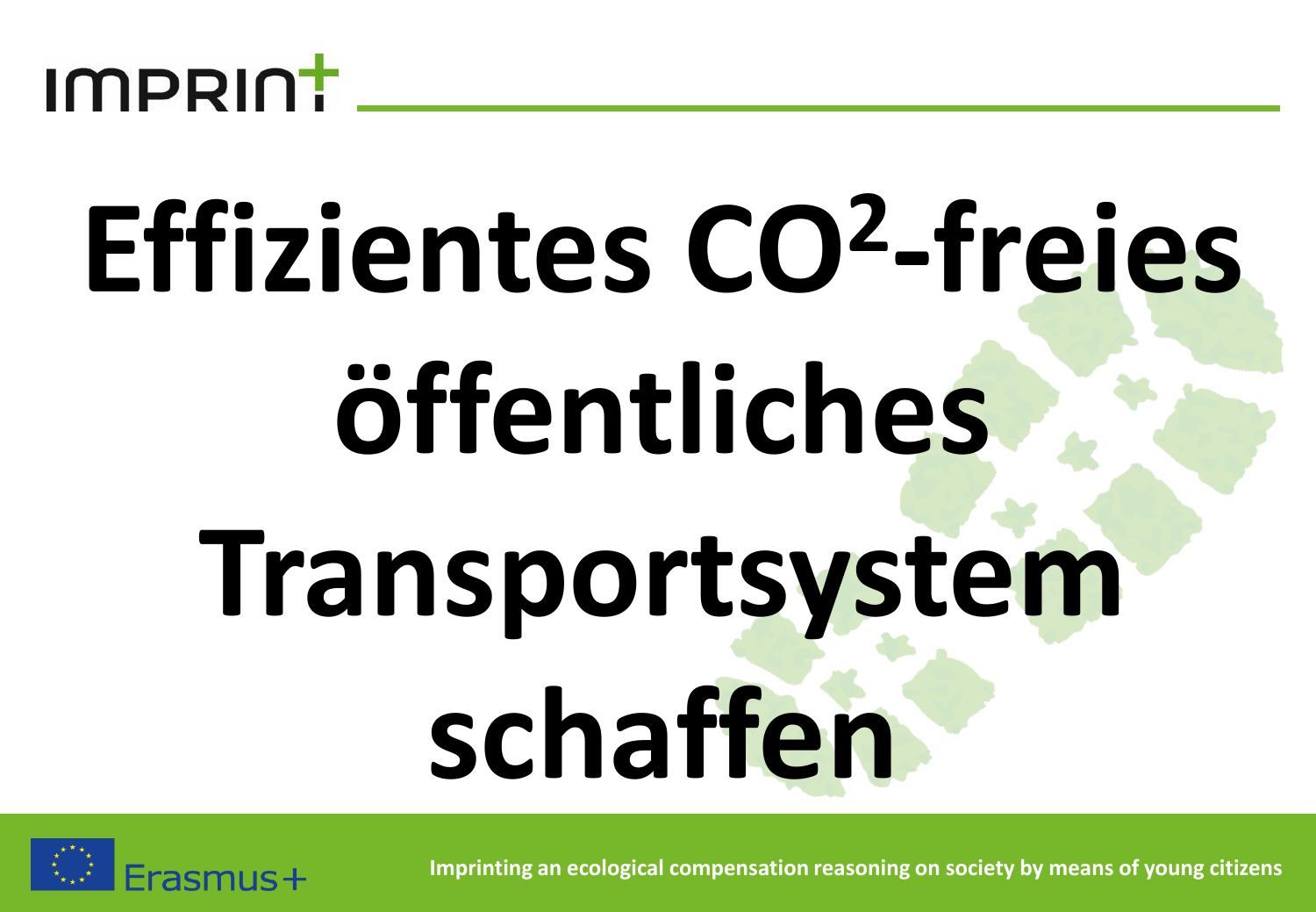

### **Entwicklung einer weit verbreiteten Verwendung von CO<sup>2</sup> freier erneuerbarer Energie**

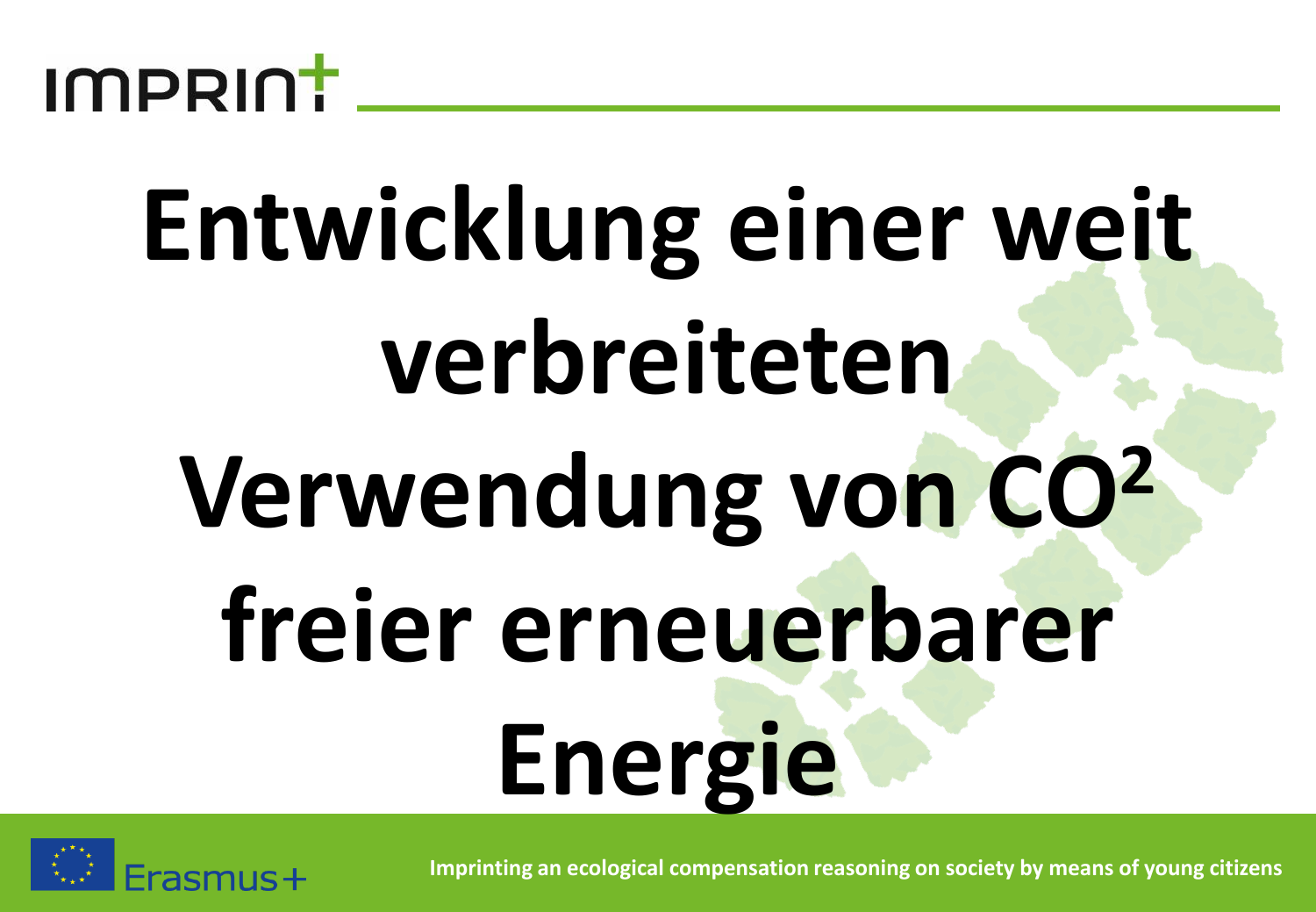

### **Klimawandel verhindern**